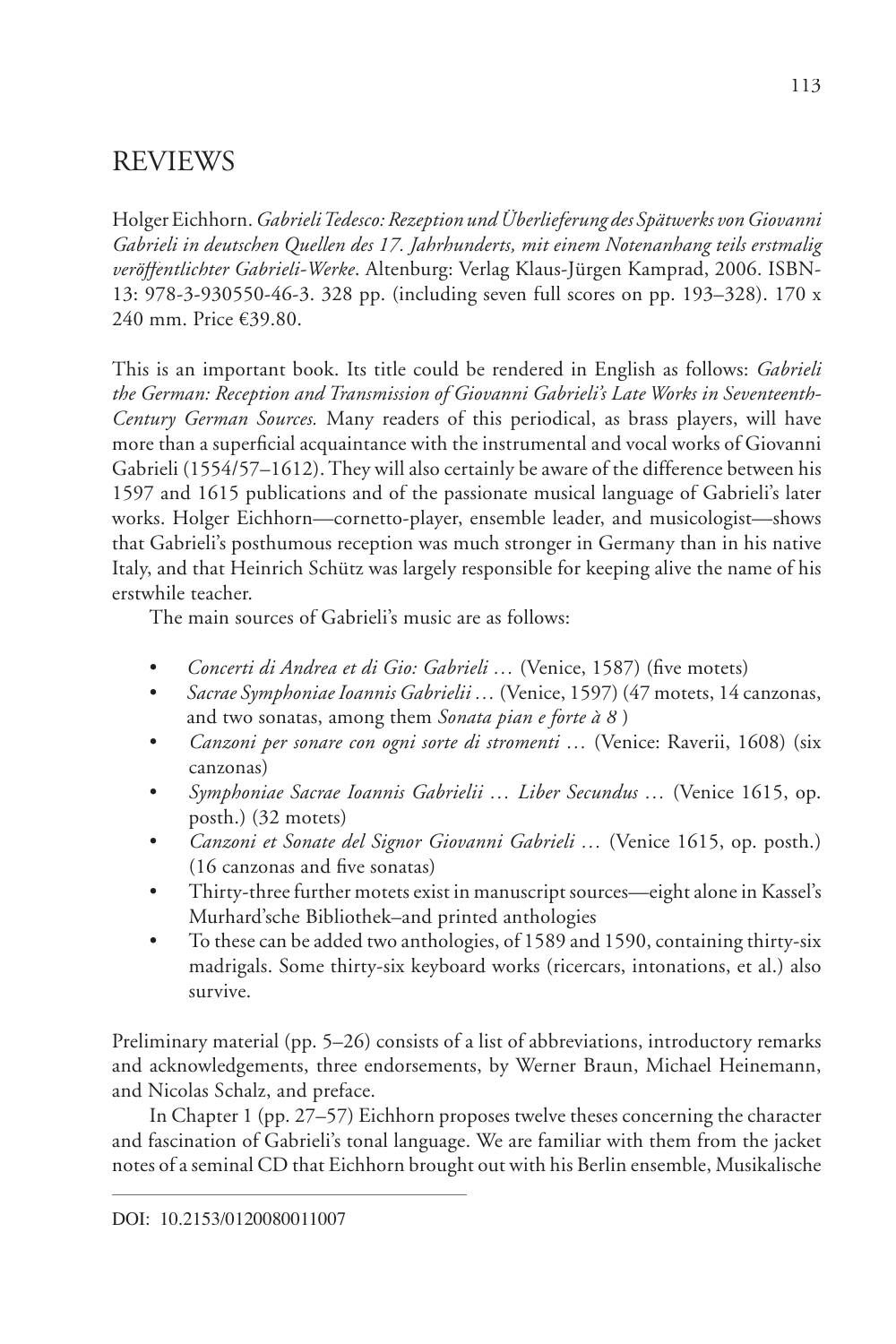Compagney, in 1996 (cpo 999 454-2, recorded in October 1996) and from two articles in the German periodical *Concerto* (nos. 122 and 123) from 1997—all three entitled *Gabrieli Tedesco*. Some of Eichhorn's theses are: a gradual separation of vocal and instrumental idioms, the instrumental motifs in their turn subsequently influencing Gabrieli's vocal writing; polarization of the outer voices together with the emergence of the bass line as a foundation for the whole (with the *basso sequente* developing into a true *basso continuo*); dynamic differentiation; affective writing in general, including dissonance treatment, not only in vocal works; a breaking-down of the church modes in favor of major-minor tonalities, also brought about through dramatic pauses featuring mediant chord transplantations, e.g.  $F-D$  or  $D-B$ ; and finally, his personal treatment of sequence and modulation (a spectacular example being in Canzon VIII à 8 [1615], which in only four bars goes through the mediant modulation A–F and then by fifths, C–G–D–A–E–B!). A thorough discussion of the individual instrumental works of the 1615 collection rounds out the chapter.

 Chapter 2 (pp. 59–83) deals with the "German" Gabrieli and the transmission of his works. It is often forgotten that Gabrieli's career began in Germany, with his study with Orlando di Lasso at the Munich court (1574–79). Towards the end of his life (1607–12), several German composers studied with him in Venice: besides Heinrich Schütz these were Gregor Aichinger, Christoph Cornet, Johann Grabbe, Gallus Guggumos, Paul Hornberger, Christoph Kegel, Christoph Klemsee, and Wilhelm Lichtlein. (There were also eight Danish and at least three Italian students.) Significantly, all of his Venetian publications were dedicated to (and paid for by) German personages: Jacob, Georg, Anton, Philipp, and Albert Fugger (Augsburg), Ernst von Mengersdorf (Bishop of Bamberg), Johannes Merck von Mindlheim (abbot of St. Afra and Ulrich), Duke Albert of Bavaria (Munich), and Georg Gruber (a Nuremberg businessman). Whereas of the seventy-eight printed collections containing his works, thirty-eight were published in Italy, twentyfive in Germany, and fifteen in the Netherlands, the balance swings heavily in favor of Germany with the 238 known manuscript sources: at least 129 survive in Germany, another twenty-four in Austria, but only twelve in Italy.

 Chapter 3 (pp. 85–104) deals with the Kassel manuscripts mentioned above. They play a key role, not only because it seems that Schütz himself was at least partially responsible for their existence, but also because they contain several important works from Gabrieli's late period that otherwise would be lost. Why Kassel? Because Landgrave Moritz von Hessen, who resided there, was vitally interested in Gabrieli's art, even sending three of his most talented court musicians (including Schütz) to study with Gabrieli in Venice. Eichhorn's list of Gabrieli's works in Kassel corrects in two instances the otherwise magistral thematic catalogue by Richard Charteris (New York, 1996). To be sure, twenty of the twenty-eight vocal and instrumental pieces surviving there are copies from existing printed collections of 1590, 1597, 1612, and 1615 (a few with significant differences). Furthermore, in Eichhorn's opinion the *Ricercar re-fa-mi-don* [*sic*] attributed ] attributed here to Gabrieli does not hold water on stylistic grounds. Six of the remaining eight motets and two twelve-part canzonas, however, are unique and of the highest quality.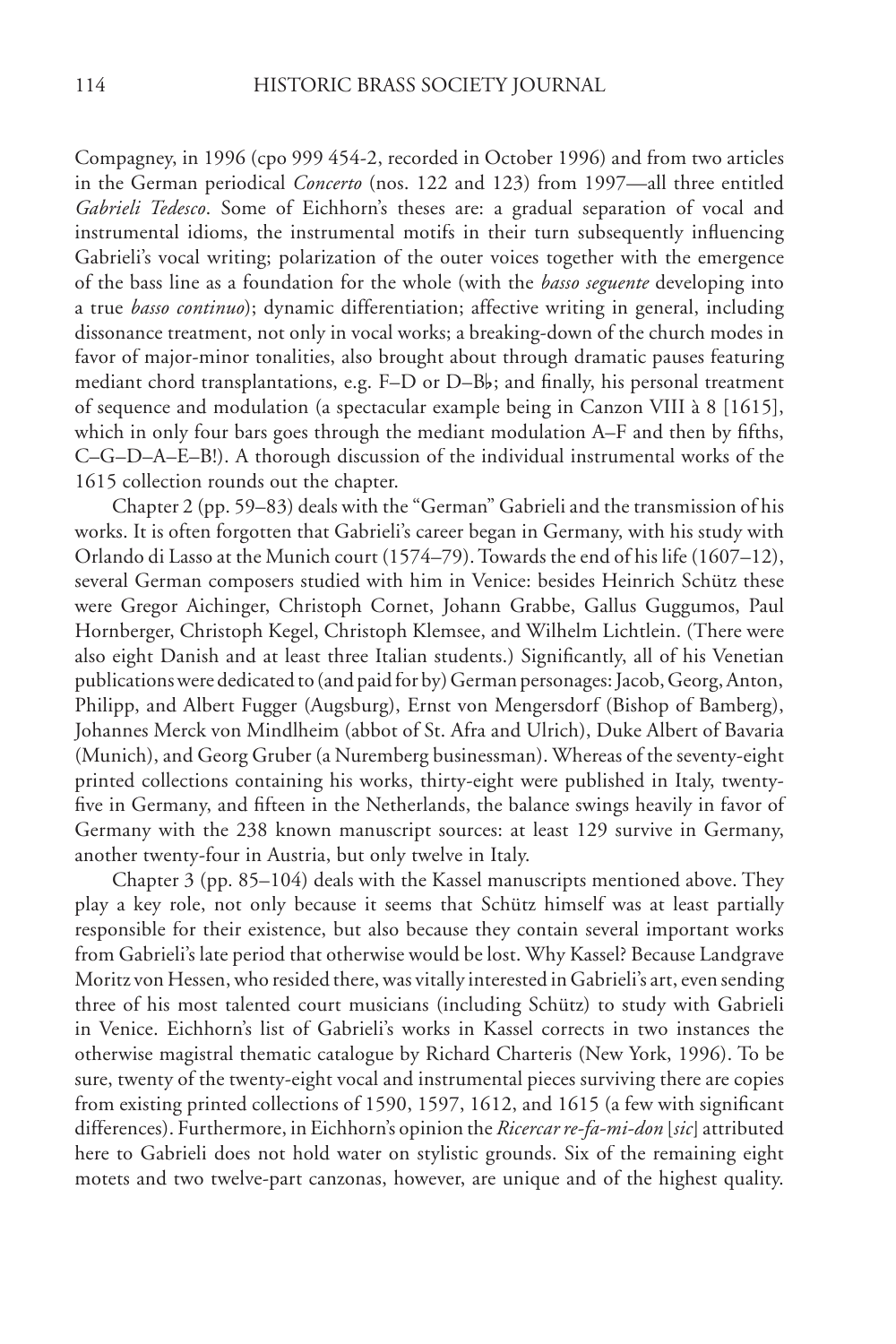(Six rather than eight, because two motets survive only as fragments.) Up till now they have hardly attracted the scholarly attention they merit, a deficit that Eichhorn remedies in detail. Of these pieces, it seems that Schütz brought the opulent motet *Dulcis Jesu à*  20 (called *Sonata con voce* in the organ part) personally from Venice to Kassel by 1613 at the latest. Perhaps one of the reasons for previous scholarly neglect has to do with the large number of copyists' mistakes—or composer's audacities—in many of these pieces, the most problematic composition being *Hodie Christus a mortuis à 12.* Another is *Audite caeli à 12*, a work that leaves a somewhat unfinished impression; in addition, the bass part of Choir II and the continuo part for organ are missing and were plausibly reconstructed by Eichhorn. *Hic est filius dei à 18* contains many harmonic "rough edges" that previous editors have smoothed out; Eichhorn's edition (pp. 243–65) restores the original version, leaving decision-making up to future performers. In his opinion, these and many of the other pieces were still in *status nascendi* when one or the other of Gabrieli's students—principally Cornet and Kegel—made their copies. Furthermore, Eichhorn (pp. 105 and 117  $[n,2]$ ) finds these errors or misconceptions not radically different from the "astounding incompetence" perpetrated by Aluigi Grani and the Augustinian friar Taddeo dal Guasto, the well-meaning editors of the two posthumous 1615 publications. Besides wrong notes, he refers to the fact that all the partbooks of the motets are (incorrectly) fully texted, regardless of whether they are to be played by an instrument or sung. All the same, his and our thankfulness that these incomparable late works have been handed down to us at all vastly outweighs any reprimands. At this point it should be mentioned that Eichhorn has made a second CD with works of *Gabrieli Superiore*, featuring further pieces from manuscripts in Kassel and Nuremberg (Querstand no. VKJK 0019).

 Chapter 4 (pp. 105–22) deals with problems of reception and transmission of Gabrieli's late works. Some of the difficulties with Grani and Taddeo are an unusual profusion of printer's errors and the lack of a *basso per l'organo* part. Further related problems are the existence of parallel but conflicting versions of one and the same piece without any evidence which one was authorized by the composer, and missing parts. Concerning wrong notes: on pp. 116 and 301, the last note of the second part from the top in bar 50, the dissonant *c"*—a *sixte ajoutée* which at first glance appears to be nothing more than a simple printer's error for *b'*—occurs not just this once but again and again in bars 51, 52, 53, 55, and 57, and at the very least must give us food for thought. With considerable justification Eichhorn also points out that a third version of Gabrieli's *Cantate Domino*  $\dot{a}$  8 has been falsely attributed in modern times to Heinrich Schütz (even being assigned the work number SWV 463).

 Particularly noteworthy is Chapter 5, which is also the longest (pp. 123–59), concerning Gabrieli's presence in the works of Heinrich Schütz. It was Alfred Einstein who first laid the finger on sixteenth- and seventeenth-century poets' love of citing others' striking motifs, particularly in madrigal texts. In music we have the same phenomenon. In the case of Gabrieli and Schütz such short citations can be quite direct and easily recognizable, or less direct but serving as the starting point for new motivic development, and so on. Eichhorn's musical examples nos. 30–42 show such takeovers, some more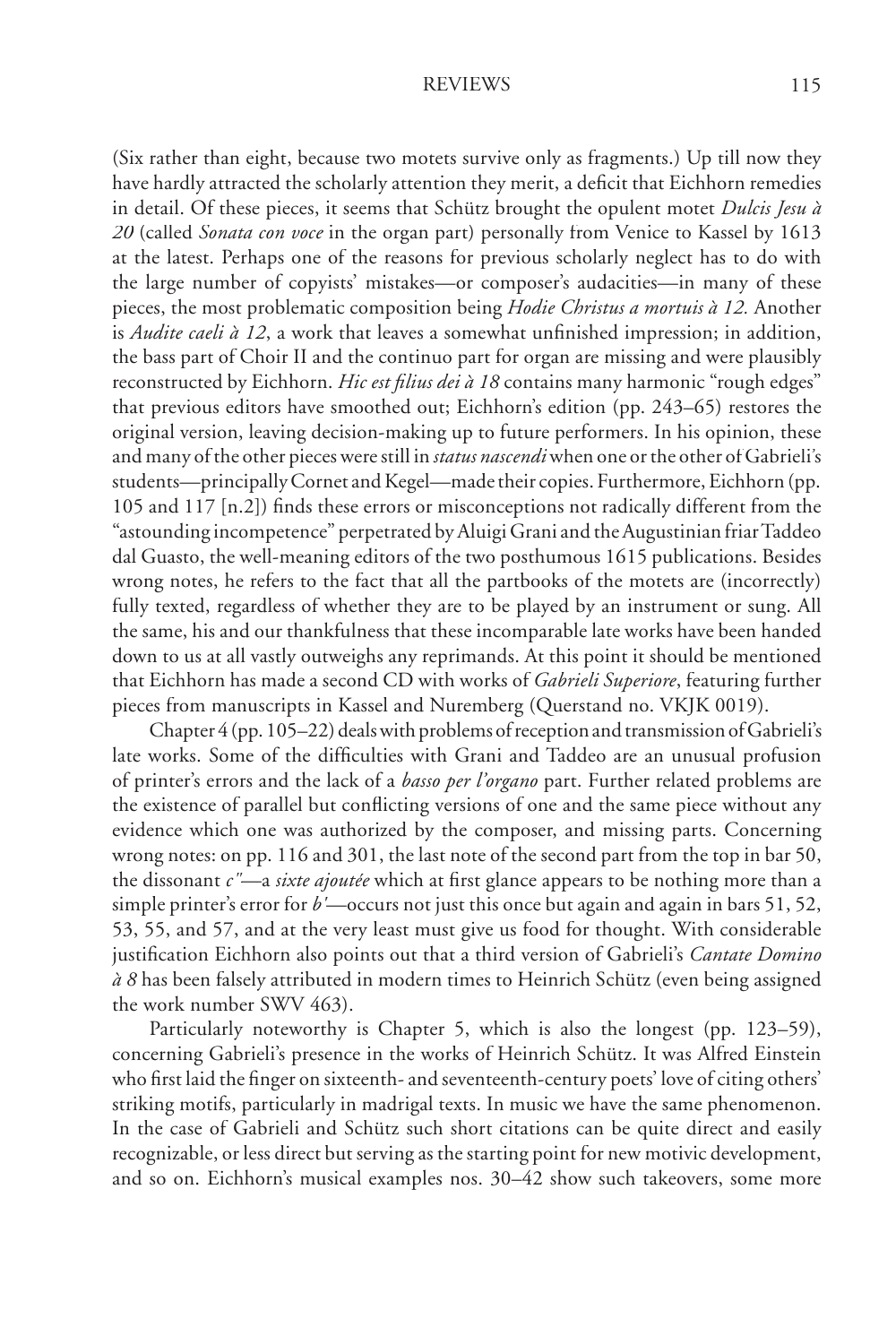literal than others. Schütz was also fascinated by certain striking rhythmic patterns of his teacher, which he often developed further.

On pages 161–90 we find a summary (*Nachwort*), a concise and useful list of Gabrieli's compositions (indicating all the clefs used in each individual work!), and an extensive bibliography.

 Worth the price of the entire book is the appendix (pp. 191–328), with no fewer than seven full scores from the Kassel collection, including *Audite caeli à 12,* mentioned above. The others: *Dulcis Jesu à 20* (called a *Sonata con Voce*), *Hic est filius Dei à 18*, *Deus in nominee tuo à 8, Surrexit / Ascendit Christus à 12, Hodie Christus* as *O gloriosa virgo*. Hopefully this contribution will generate more performances of these striking compositions.

If I were to find fault with the book in any way, it would be to say that it is sometimes noticeable that the individual chapters were compiled from earlier contributions, as the bibliography shows. A certain repetitiousness is the result, particularly in the footnotes. Stricter editing might have reduced the text by two or three percent. On the other hand, it is through repetition that the author drives his points home. (On the penultimate line of p. 114, the reference should be to musical example no. 28, not 41.)

 I have saved for last a question concerning Heinrich Schütz. Did he not travel to Italy a second time in 1628–29, presumably to study with Monteverdi, stating that since his first visit fifteen years earlier "everything has changed and the music in use at princely banquets, comedies, ballets, and such productions has markedly improved"? What about Monteverdi's influence on Schütz? (In my opinion such influence is often overrated in scholarly publications, since it is not known whether Schütz and Monteverdi actually met.) Not only in Chapter 5 but throughout the entire book, Eichhorn's detailed observations of Gabrieli's innovations, well supported by musical examples, leaves no doubt that many of the striking harmonic and stylistic motifs in Schütz's works are actually prefigured in those of the older master, so that Gabrieli's influence was measurably greater than Monteverdi's. (See in particular his pp. 64–65, 79–80 [nn. 30–31], 127, 129–34, 137–38, and 165–66.) This is one of Eichhorn's goals with the present book: to bring Giovanni Gabrieli's influence on Schütz (and others) into our collective consciousness, so that he is no longer underrated by comparison with Monteverdi. To say that he has succeeded is an understatement.

Holger Eichhorn is not only a first-rate musician and scholar, he is also an excellent musical calligrapher. All the music examples and full scores were penned by him. Apropos scores: Eichhorn is a fervent believer in the original clefs, for it cannot be denied that they transmit valuable information on the distribution of parts among instruments (violins, cornetti, and many trombones) and voices, with the *claves signatae* of Michael Praetorius's *Syntagma musicum* III (1618) holding the key.

 *Edward H. Tarr*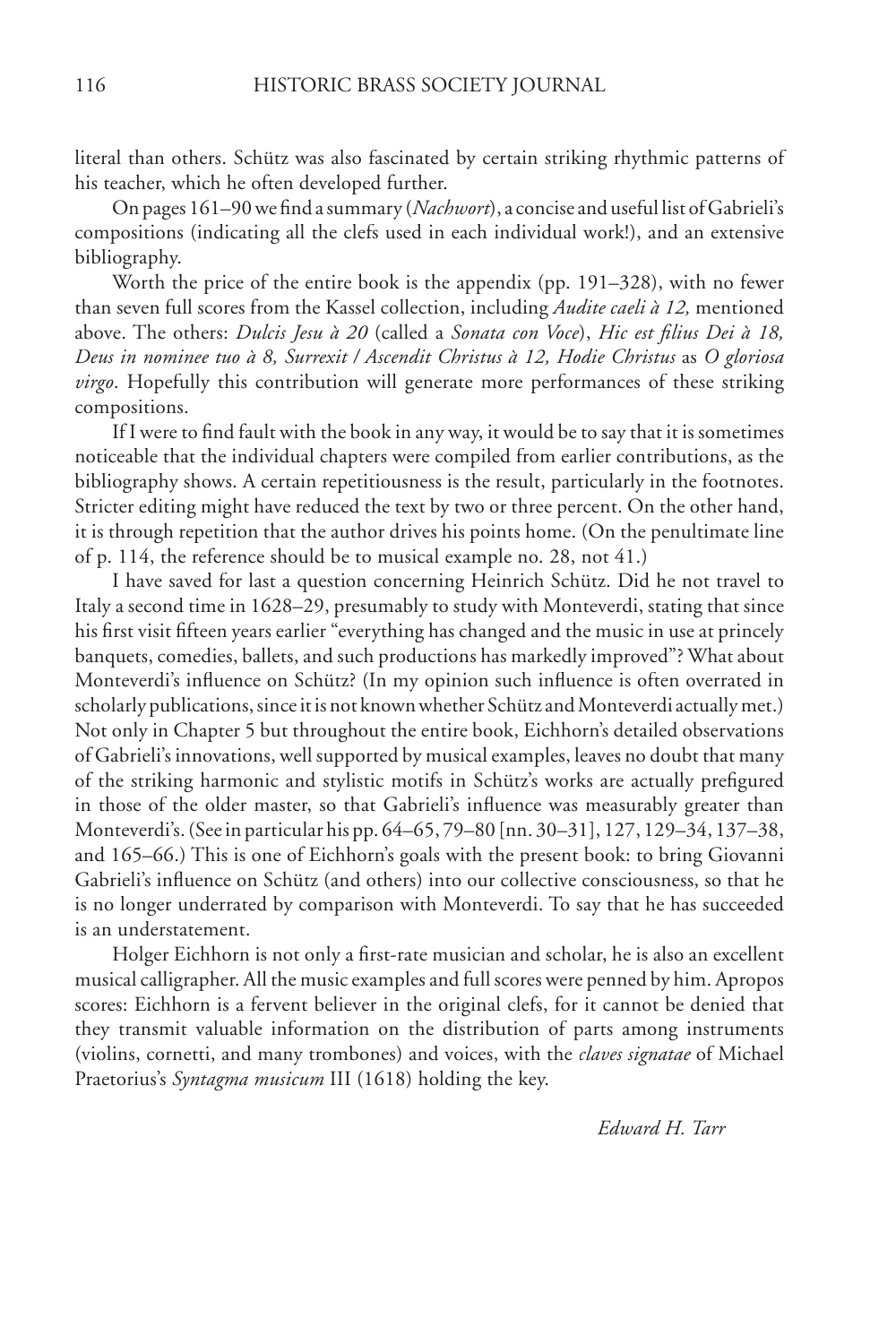*The Wind Band In and Around New York ca. 1830–1950: Essays Presented at the 26th Biennial Conference of the College Band Directors National Association New York, NY, February, 2005*, edited by Frank J. Cipolla and Donald Hunsberger. New York, Alfred Publishing (formerly Warner Brothers Publishing), 2007. 136 pages, paperback, \$29.95 US ISBN 0-7390-3892-3 available from www.alfred.com

This book is the result of the work of the 2003–05 research committee of the College Band Directors National Association, chaired by Frank Cippola. It is a compilation of seven essays divided into the three categories: Early and Mid 19th Century Activity, Turn of the 20th Century, and The Goldman Era. The first essay, by George Foreman of Danville, Kentucky, recalls the career of Louis Jullien and takes a closer look at his American tour. The essay is well documented and contains eleven illustrations (mostly from the author's personal collection). Foreman separates fact from the considerable fiction that Jullien himself created in order to present himself as a larger-than-life figure to the public. The reader is led through a chronicle of Jullien's Paris years, his stay in London (1838–53), his American tour of 1853–54, and his return to London (1854–59). The essay concludes with what is the most interesting section for me: Foreman's analysis of Jullien's influence on P. S. Gilmore, the "Father of the American Concert Band," and his accounts of the revival Jullien-style concerts that graced New York in 1880, led by Rudolph Aronson.

 The second essay in the nineteenth-century section is "New York Bands in the Nineteenth Century" by John Graziano of the Graduate Center, City University of New York. After a brief introduction that takes us up to the 1840s, he gives a decadeby-decade survey of the New York band scene, focusing on the Dodworths and their circle as well as Gotham's social milieu that created opportunities for full employment for a large number of bandsmen in the 1860s and '70s. Graziano is a co-director of the Music in Gotham project that is researching every musical event in Manhattan between 1862 and 1876. This article seems to be prelude for what will hopefully be forthcoming major studies. In any case, Graziano provides a good overview of the role of bands and their social context in the city. For a related collection of engaging essays that cover more than just bands in New York's nineteenth century music scene, see *European Music and Musicians in New York City, 1840–1900*, edited by John Graziano (Rochester: University of Rochester Press, 2006; ISBN: 9781580462037).

 The Turn of the Century section begins with a short (seven pages) but very interesting piece by Tim Brooks on "James Reese Europe and African American Bandleaders of the World War I Era," including sketches of Will Vodery (1885–1951), Tim Brymn (1881–1946), and Egbert Thompson (d. 1927). James Reese Europe founded the Clef Club in New York in 1910. It was a combination social club, booking agency, and union for black musicians. Clef Club concerts were held twice a year in large venues and featured a one-hundred-piece orchestra playing ragtime and syncopated music. In 1913 Europe made the leap across the racial barriers of the time to lead the orchestra for Vernon and Irene Castle, a white dance team that was the toast of Manhattan. This led to contracts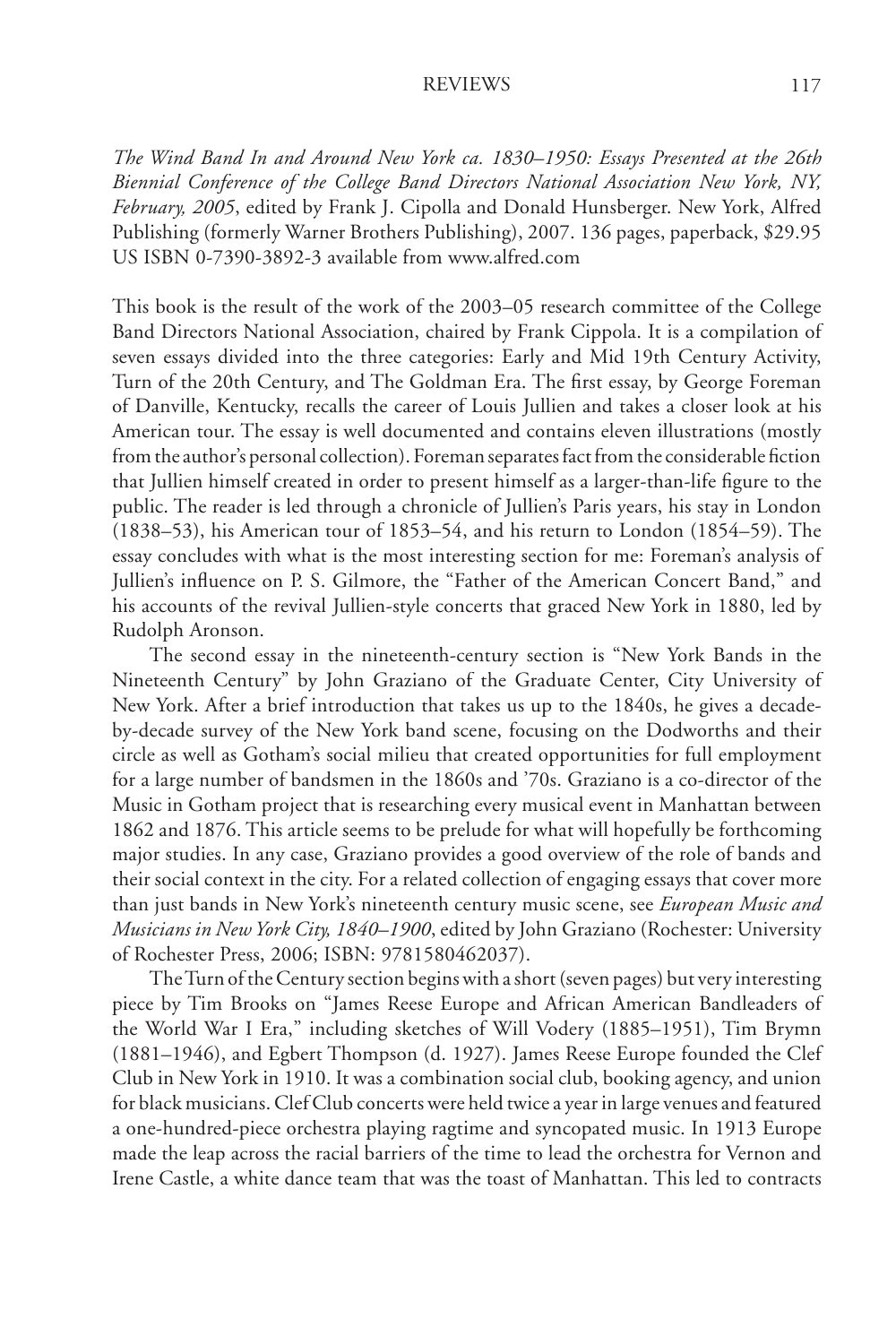with the Victor Talking Machine Company and the first commercial recordings made by a black orchestra in the Unites States. Brooks compares their recording of *Too Much Mustard* with the Columbia recording of the same piece by the Prince's Band, an allwhite ensemble. In 1916 the 15th New York National Guard Regiment (an all-African American unit) engaged Europe to lead its band for recruiting purposes. Europe did some recruiting of his own and put together a top-notch ensemble. In 1917 the U.S. entered the First World War and Lieutenant James R. Europe sailed for France with the renamed 369th Infantry and a very swinging band. Listen to the Pathé recordings of the "Hell Fighters' Band," recently released as a two-CD set, for an idea of the progressive and imaginative orchestrations and performances of this band. No doubt this article will whet your appetite to read Brooks's *Lost Sounds: Blacks and the Birth of the Recording Industry, 1890–1919* (Urbana: University of Illinois Press, 2004).

 In "Charles Ives's Manhattan, Jonathan Elkus takes us on a walking tour of New York City, visiting the brownstones, the old Yale Club, Madison Square North, and the "Center of the Universe," Ives's first workplace in the offices of Mutual Life Insurance Company on the corners of Nassau, Liberty and Cedar. His own firm of Ives and Myrick was never far from this location. We visit the baseball fields in Central Park and the Polo Grounds. We see how the city and its music are reflected in Ives's work. The titles alone tell many of the stories—*Central Park in the Dark, Over the Pavements, Three Ragtime Dances, Yale-Princeton Football Game*. There are other less obvious connections that Elkus explores. *Charlie Rutlage* and *The Unanswered Question* are also from these "Poverty Flat" years. The *Second Symphony* (1910) was Ives's wedding present to Harmony Twitchell and it represents something romantic, orderly, and nostalgic. As Elkus says, "The Symphony testifies to Ives's uncommon ability as a composer and, as a man of character, affirms his Christianity (the Twitchells were devout) and his tenacity and his optimism." Elkus made the definitive edition of the *Second Symphony*, which corrected more than a thousand errors in the score that Leonard Bernstein offered to the public to mixed reviews in 1951. In 2000 the Nashville Orchestra performed, and recorded (for Nexos), Elkus's critical edition to a sold-out house, a standing ovation, and outstanding reviews at New York's Carnegie Hall. Also included on that concert was Elkus's edition of Ives's *Robert Browning Overture*. Elkus prepared both editions for the Charles Ives Society. Many of the other band works discussed here appear in modern editions by Elkus. In keeping with the theme of the collection, Elkus brings us back to band works from Ives's "Poverty Flat" years with "Country Band" March and Overture and March "1776.' I Elkus's interest in Ives's music began in the early 1960s, when he scored one of Ives's Yale marches, *A Son*  of a Gambolier, for the first European tour of the Yale Concert Band. Pictures of Charlie Ives's New York from the 1890s and the turn-of-the-century round off the essay.

 Laura Rexroth's article, "Duke Ellington and Percy Grainger: Black, Brown, and 'Blue-Eyed English'," recounts and offers an analysis of an unlikely meeting and dialog between the two composers when the Duke and his band were guests in Grainger's "Music A" class at New York University on 25 October 1932. Irving Mills (Ellington's manager) organized the meeting. Ellington had been receiving favorable media attention, portraying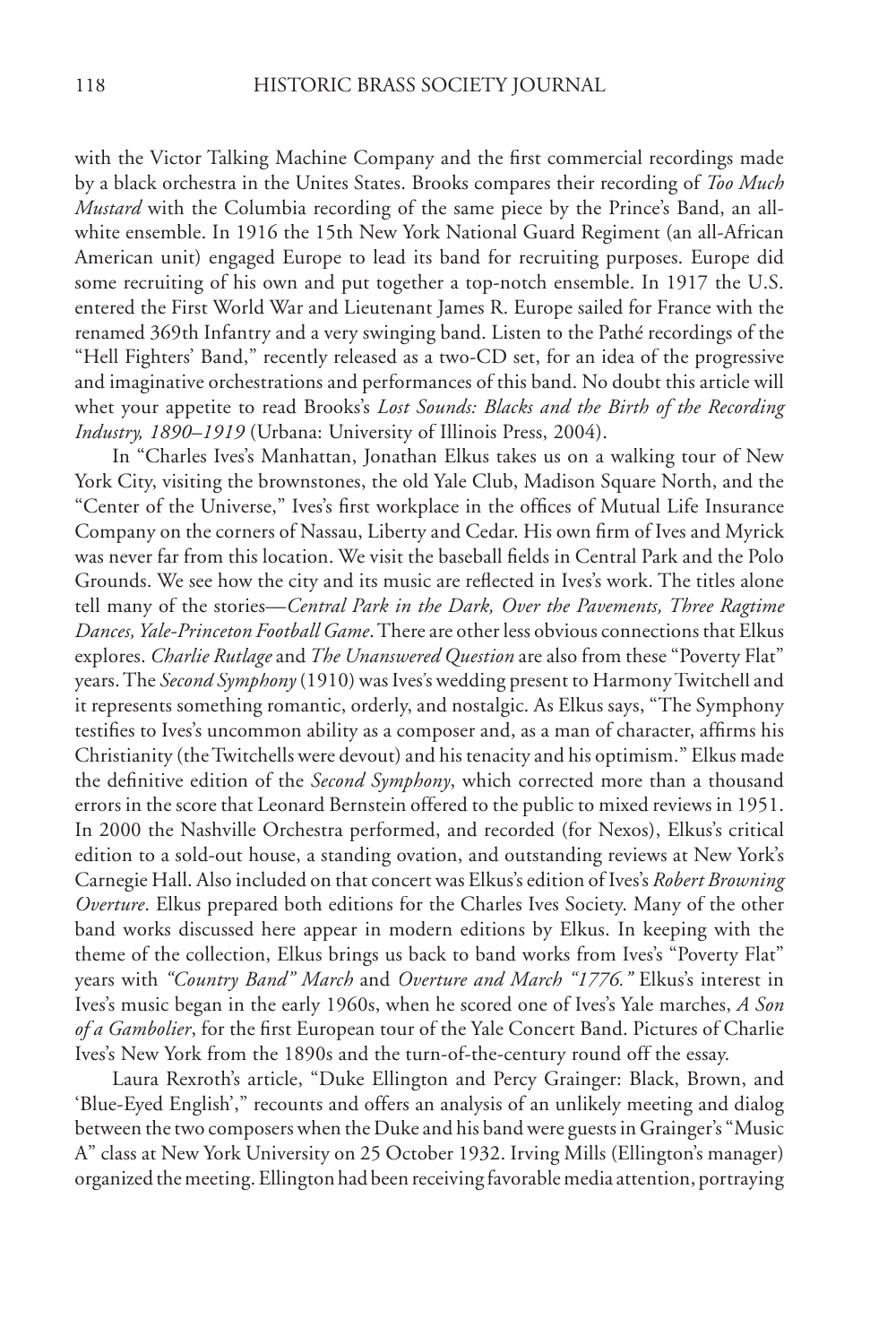him as a "legitimate composer," while Grainger had famously defended jazz in a 1924 article in *The Etude*, a response to an article in the previous issue entitled "Jazz Problem." The actual meeting, however, showed that the two were far from being on the same page regarding the aesthetic intent of jazz as a genre. Rexroth discusses the common ground that the two men shared, such as pianistic virtuosity, dominant mother figures, a quest for experimentation, and a unique interpretation of rhythm in music. Both were instinctive composers. Both were revisionists. Both showed a keen interest in timbre, orchestration, and melody. Rexroth provides an interesting comparative analysis of Ellington's *Creole Love Call* and Grainger's *Lincolnshire Posy*. It is clear from the facsimiles of Granger's handwritten and typed lecture notes that he had a different take on music appreciation from the mainstream. His 17 January 1933 final exam for "Music A" would make my most intrepid students weak in the knees. As a matter of fact, I wonder what kind of grade Grainger would have given me on this test! Rexroth notes that Grainger's lectures were not well attended, although the Ellington class was standing-room only. His statements, analogies, and remarks that today would be considered racist may have confused the students. One wonders if he would be on a tenure track in today's academia.

 Ronald Holtz's "Edwin Franko Goldman and Erik Leidzén: Musical Partnership, 1933–1956" begins The Goldman Era section of the collection. If you are an American and have ever played in a high school, college, or civic band, you have played music composed or arranged by these men. The two met in 1930 and three years later began a partnership that lasted twenty-three years. Leidzén had a background in the Salvation Army and was already a skilled arranger. The author's father, Richard Holtz, was the director of the New York Staff Band of the Salvation Army, so there are many family and professional ties to both the Goldman and Leidzén families. In 1935 Leidzén charged Goldman \$1.50 per page of band score for his services as arranger. We find interesting details, such as the reason there is no *Gnome* or Samuel Goldenberg and Schmuyle in the Goldman/Leidzén arrangement of Mussorgsky's *Pictures at an Exhibition*. Their arrangements were graded according to their market. There were distinct differences in the products intended for professional bands, such as the Goldman Band, civic bands, or music intended for the public school market. Leidzén was also instrumental in restructuring the training programs for U. S military bands in the years following WWII. The Air Force Orchestra premiered Leidzén's "Irish" Symphony in February of 1951. Other commissions from military bands followed. It is difficult to know, Where do Goldman's compositions stop and Leidzén's arrangements begin? The two men worked so closely that it hard to say, but Holtz offers some intriguing observations based on his extensive research. For those who have played and conducted this music, this essay may prove to be one of those light-bulb moments when one realizes what went into the amazing repertoire that this partnership created.

 The book concludes with Paul R. Bryan Jr. and his "My Life in, around, and out of New York…." This is the most informal of the essays, but college band directors will find it very interesting. Bryan was president of the College Band Directors National Association and was responsible for a number of important commissions for works by New Yorkers, such as Vittorio Giannini's Symphony Number Three and Norman Dello Joio's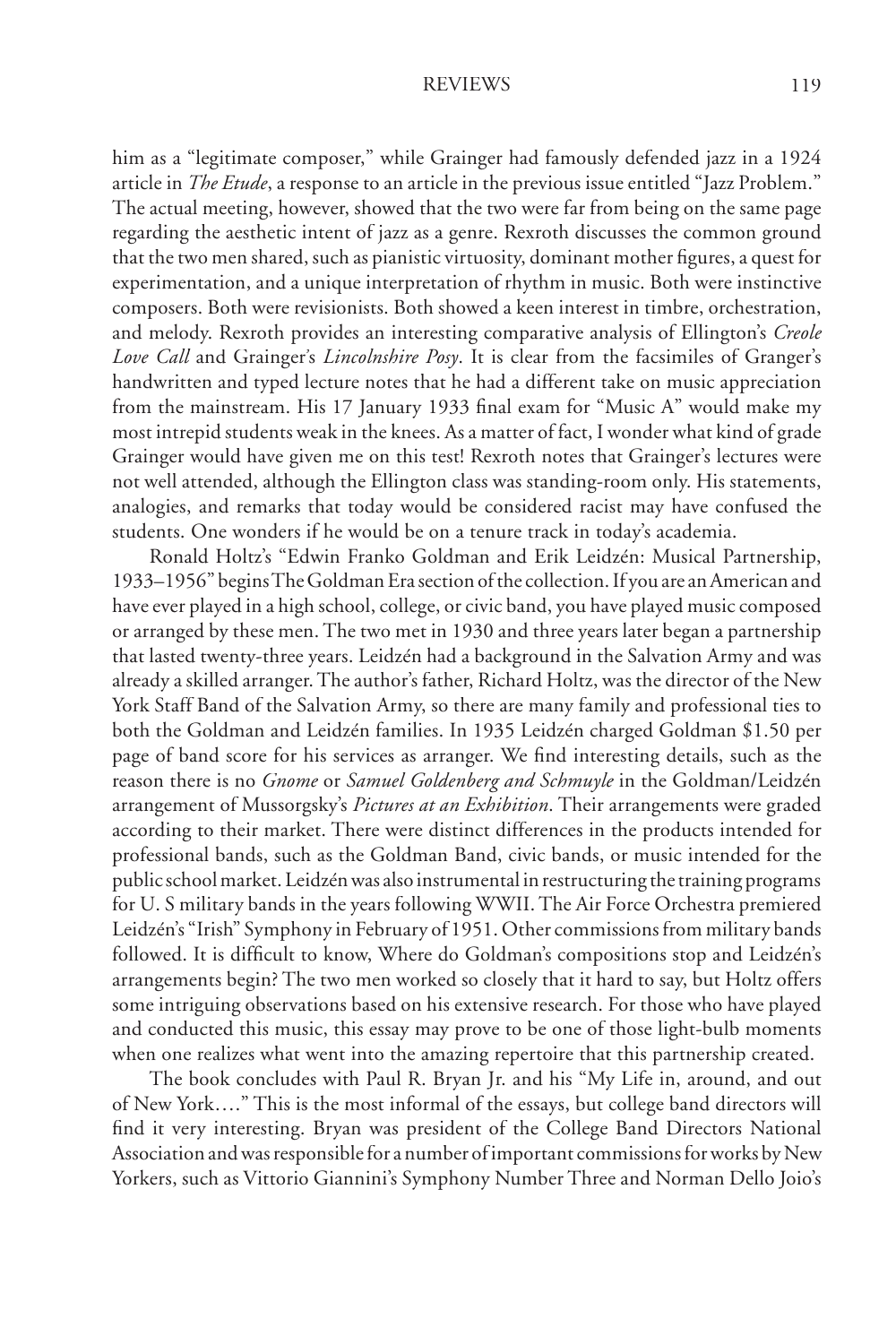*Variants on a Mediaeval Tune*. He provides a fascinating commentary on Jan Meyerowitz's ill-fated 1963 premiere of *Three Comments on War*. The piece was under-rehearsed and suffered from poorly prepared performance material. To make matters worse, Ingolf Dahl's *Sinfonietta* and Aaron Copland's *Emblems* were performed at the same CBDNA meeting. Lost in the shadows of these masterworks, Meyerowitz's piece remained largely unknown. Bryan makes a point that, as a work of a mature uncompromising composer, *Three Comments on Warl* is especially appropriate for programming in our time and deserves performances by serious conductors and bands everywhere.

 This book will be of special interest to wind band conductors and band musicians. It brings a lot of wonderful background information to enrich the music with which many wind players grew up and still love. Each author is an authority in his/her field and any of the single essays are worth the price of the complete volume. The book is part of the Donald Hunsberger Wind Library series.

### *Ralph T. Dudgeon*

Simon Rettelbach. *Trompeten, Hörner und Klarinetten in der in Frankfurt am Main überlieferten "ordentlichen Kirchenmusik" Georg Philipp Telemanns.* Tutzing: Hans Schneider, 2008 (in German). Vol. 35 of Frankfurter Beiträge zur Musikwissenschaft, edited by the Musicological Institute of the Johann Wolfgang Goethe University, Frankfurt am Main. ISBN 978-3-7952-1261-2), x and 282 pp., octavo, hard-bound, numerous indexes, illustrations, facsimiles and musical examples. Price in Germany €52.

The church music compositions by Telemann surviving in the Frankfurt University Library comprise no less than ten annual cycles ( *Jahrgänge*), totaling about 800 works. Four cycles were composed between 1712 and 1721, during the composer's tenure there as city music director; the remaining six were sent by him to the city fathers, one every three years until 1757, as part of an agreement allowing him to remain a citizen of Frankfurt after departing to Hamburg for his final position as music director of the five main churches there.<sup>1</sup> They thus offer a valuable point of departure for primary research, which only now is gaining momentum.

 Up until now scholars had to rely on Werner Menke's now outdated 1942 dissertation on Telemann's vocal works, which he supplemented more than forty years later with a twovolume thematic catalogue, Martin Ruhnke's thematic index of the instrumental works, and Joachim Schlichte's thematic catalogue of church music manuscripts in the Frankfurt University Library.<sup>2</sup> Since in Rettelbach's opinion these works lack a solid philological foundation and many subsequent publications are based on them, $3$  there is still much work to be done. The Magdeburg Telemann Center's numerous articles, dissertations, and music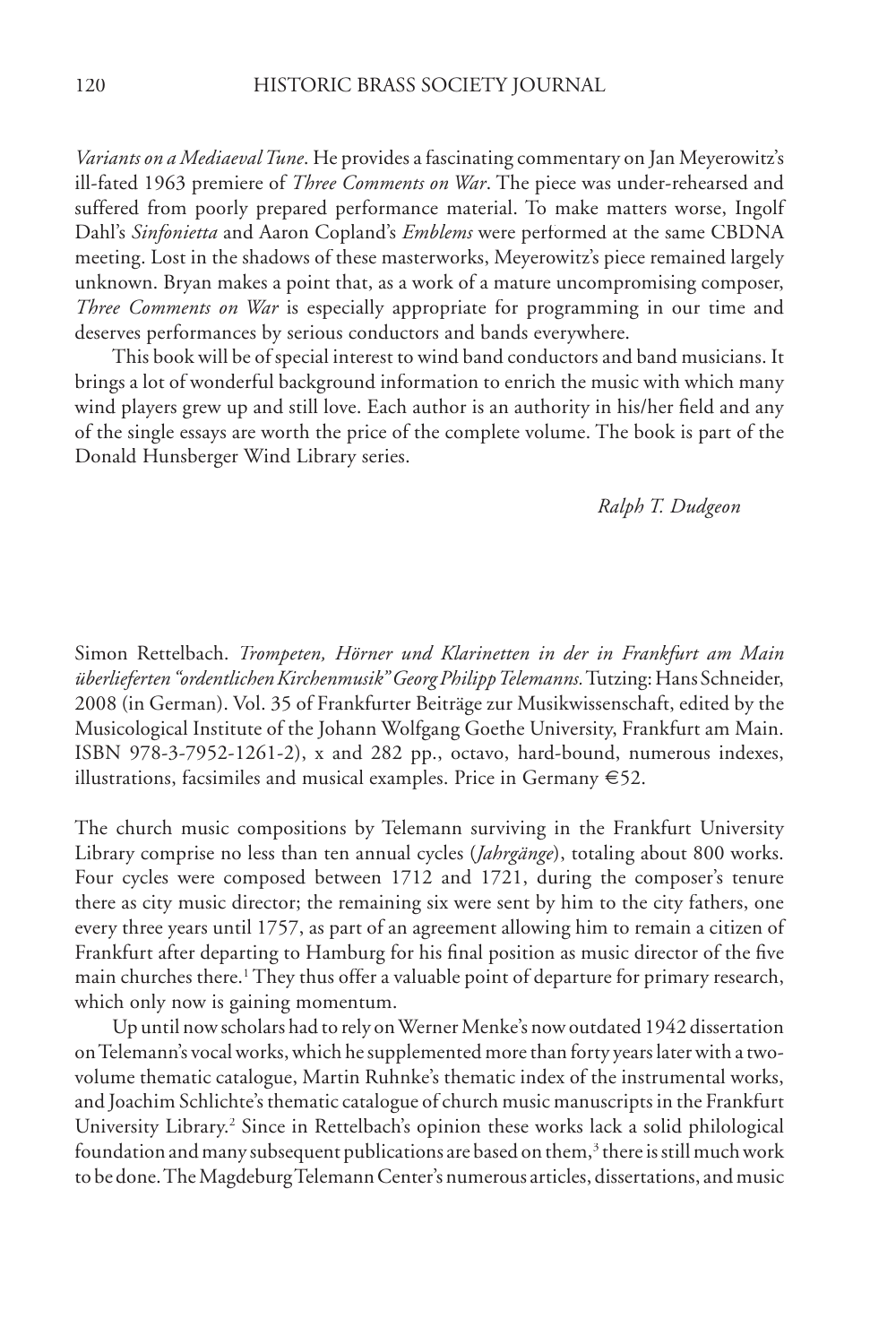editions;<sup>4</sup> Maertens' study of the so-called Hamburg *Kapitänsmusiken*;<sup>5</sup> Poetzsch-Seban's study of Telemann's and Neumeister's collaboration;6 and the present dissertation are all welcome sources of information conforming to present-day musicological standards.

 Rettelbach's book consists of eight main sections: 1) introduction (pp. 1–10), 2) discussion of the Frankfurt manuscripts, including chronology (11–33), 3) the instruments in question (trumpets, clarinets, horns) (34–87), 4) symbolism associated with these instruments (88–129), 5) their use in musical textures (recitatives, instrumental introductions, church tunes, choruses, and arias), with an excursion on the use of the timpani (130–90), 6) ornamentation (191–94), 7) the Frankfurt performers of these parts (195–221), plus a summary (222–24), bibliography (225–43), and last but certainly not least, 8) an extensive appendix listing all the manuscripts under discussion (244–82).

Whereas the main copyists who worked for J. S. Bach in Leipzig have been identified, this is not the case with Telemann. Five are known, but their accuracy in writing out parts from Telemann's autograph scores still remains to be studied. Another problem confronting modern scholars is the fact that all the Frankfurt cantata libretti were destroyed by Allied bombs in 1944. It is interesting that Telemann often organized his yearly cycles under a main theme, as if all seventy-two cantatas in a given cycle were to be considered as a single opus. At least the names "Sicilian cycle," "French cycle," and "concerto cycle"—which occur more than once—seem to have originated with the composer himself; other names are "first Lingen cycle" and "Harmonic Praise of God cycle" (my translations). Furthermore, Telemann often worked together with his librettists, first and foremost Erdmann Neumeister. Nevertheless, for various reasons it is often difficult to date the premieres and repeat performances of the works in certain cycles. Despite all these problems, Rettelbach is able to give a relatively accurate chronology of the various *Jahrgänge* between 1714–15 and 1741–42 on pp. 24–28 and especially in the detailed appendix. No libretti were found for the cycles in 1718–19, 1725–26, 1732–33, 1735–36, 1739–40, and 1740–41. Four further cycles are not datable at present.

 Telemann writes similarly for trumpets, horns, and clarinets. Of the roughly 800 manuscripts, ninety-six cantatas contain authentic parts for the three instruments in question. Eight feature one trumpet; seventeen, two; forty-one, three; one, four; and another, five trumpets. (See below for their pitches.) Concerning the horn, four are for one, seventeen are for two, and one is for three; their parts are pitched in D, F, G, and one each in Eb, A, and E.<sup>7</sup> One cantata is for either two trumpets or two horns. Telemann composed for two clarinets—as early as 1721—in five cantatas.<sup>8</sup> Rettelbach is the first to discuss all the clarinet parts located in the Frankfurt manuscripts.<sup>9</sup> Two trumpets and two horns play in one cantata, while in two successive movements of another a clarinet and a horn perform together. As was usually the case with early clarinet parts, they conform to the harmonic series of a brass instrument in D, for which reason Rettelbach includes them in the present discussion. In ten manuscripts (three with horns and seven with trumpets) the brass instruments are listed only *se piace.* Mutes are called for six times (four with trumpets, two with horns), and the evidence suggests that at least in some cases they transposed upwards by only a half step, not a whole step. The parts for brass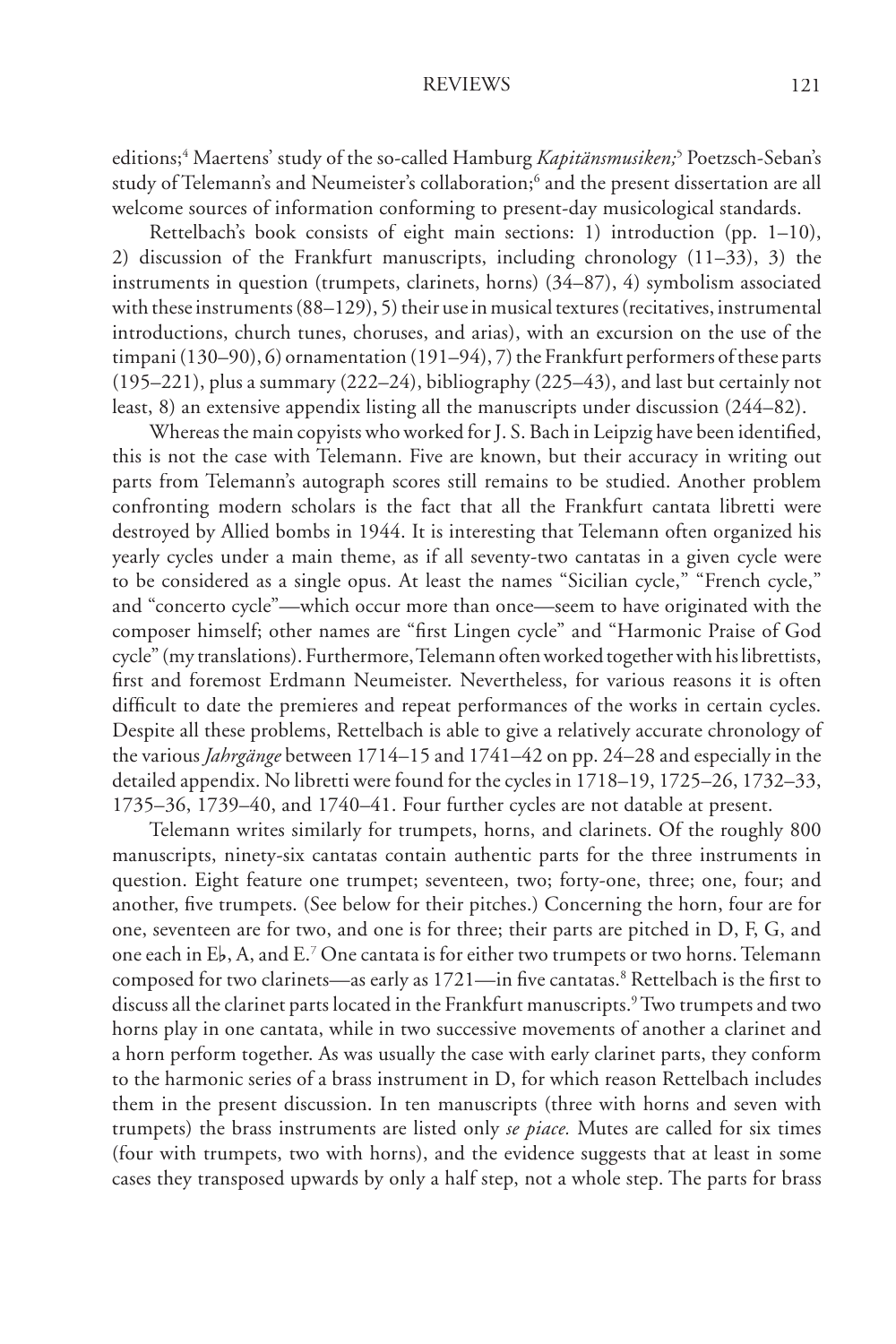are distributed unequally throughout the various cycles: whereas there are none at all in the Sicilian and Harmonic Praise of God cycles, the first Lingen cycle has more than any of the others. Besides, all but two of the twenty-four cantatas in this cycle are for three trumpets and timpani. There is a general tendency to call for trumpets and horns on the highest feast days of the liturgical year, even during the Passion season.

 Rettelbach shows scholarly restraint in stating that it is impossible to identify the two *trombe da caccia* in F in Telemann's concerto TWV 51: F4, the last movement of which contains the supplementary remark that the parts could also be played on the *tromba ordinaria piccola.* He also refrains from passing judgement on the two instruments called *tromba selvatica* in E<sub>b</sub> in the concerto from Part Three of the *Tafelmusik* (TWV 54: Es1). These terms give information about the pitch, but not the construction of the instruments in question.

The vast majority of the trumpet parts in question are in  $D$ ; only five are in  $C$ and three in Eb. Unlike Bach and Handel, Telemann writes for trumpets in F rather frequently. Four manuscripts in Frankfurt mention this pitch: TVWV 7:14, Psalm 111, *Ich danke dem Herrn* (where it is called *clarino piccolo*); TVWV 1:704, New Year's cantata, *Gute Nacht, vergangnes Jahr* ("Trompetta ex F"); TVWV 1:1175, for first Advent 1714, *Nun komm der Heiden Heiland* ("Clarino piccolo ò Corno"); and TVWV 1:1421, for Easter, *Triumph! Denn mein Erlöser lebet*l ("F-Trompetta").<sup>10</sup> Furthermore, trumpets in this pitch can be found in the Hamburger *Kapitänsmusiken* and notably in the serenade *Deutschland grünt und blüht in Friede*, celebrating the birth of Grand Duke Leopold in 1716 (and ending the War of Spanish Succession), which survives in a manuscript located in Darmstadt (including a movement for no less than three F trumpets, here also called "clarino piccolo").<sup>11</sup>

 Rettelbach compiles all the existing evidence concerning the register of the horn parts in question, including—for the first time—an interesting chart mentioning trumpet and horn pitches, written in 1786 in Riga by Telemann's grandson Georg Michael Telemann.<sup>12</sup> From all the available evidence Rettelbach makes a case for D horn parts in at least some cases having been performed in the alto register, whereas Eb horn parts were probably for an F horn crooked down a step. The range of three of Telemann's horn parts extends to *e''*labove high *c'''* (one for D horn, two for F horn), thus exceeding d''', the highest note reached by J. S. Bach. These seem to have been composed in the narrow time frame between Christmas 1720 and Pentecost 1721, a period in which perhaps a particularly gifted horn player was available. In addition, Telemann's horn parts include the seventh partial of the harmonic series  $(b/$ <sup>'</sup>) more often than his trumpet parts.

 Although in Rettelbach's opinion Telemann often employs the three instruments symbolically, using criteria established in the Bible, it is noteworthy that this is often not at all the case: in many cantatas there is no discernable connection between text and instrumentation. On the one hand we would expect trumpets with texts like *Gott fähret auf mit Jauchzen* (which we also know from J.S. Bach's BWV 43), but it is perhaps a surprise to find three trumpets and timpani in a cantata based on a text from the 23rd Psalm.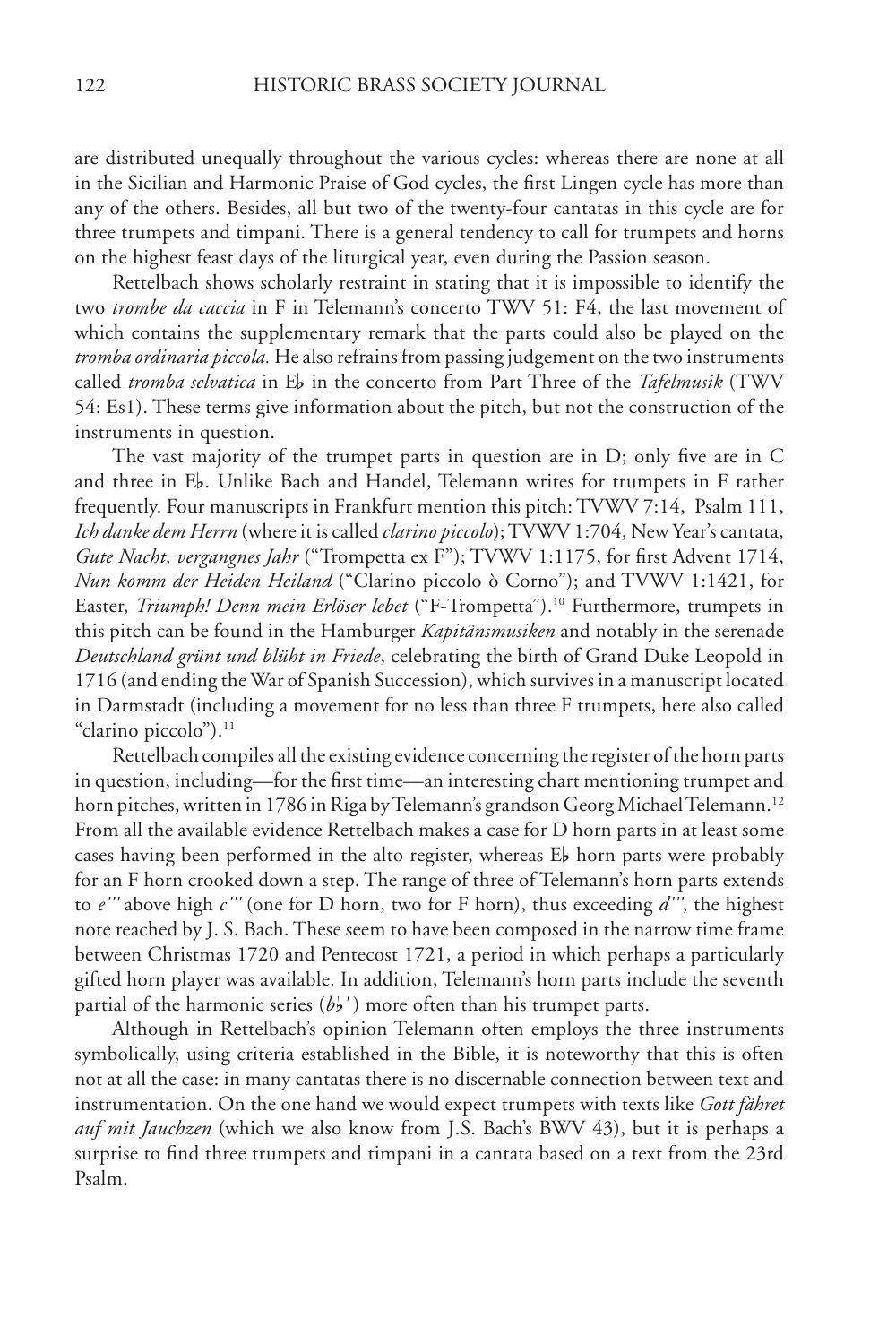It is difficult to know the names of the performers of these works, because most of the relevant documents were destroyed in the Second World War. Rettelbach makes a good try, based on the sparse surviving sources (pp. 218–21). The few names he produces are to be found among the four *Rats- oder Stadttrompeter*, the tower musicians of the three main churches, and the *Hautboistencorps* of the Frankfurt military troops, as well as a few traveling virtuosos and—for the serenade from 1716 mentioned above—musicians from the nearby Darmstadt court with its seven or eight trumpeters.

 As can be seen from this resume of the book's contents, Rettelbach discusses his topics thoroughly and accurately. The only minute point on which I would disagree is his statement (on p. 148, including footnote 53) that a trumpet is playing with a violin in the descant to the final chorale (No. 7) of Bach's Cantata BWV 12. It is not his fault that he thus took over the opinion of the editors of the *Neue Bach-Ausgabe,* but in fact the autograph score specifies no instrumentation at all for this chorale, and no separate trumpet part survives. In the opinion of both Uwe Wolf and myself (voiced in vol. 1 of our collection *Bach for Brass*, p. 10), the trumpeter was probably silent in the final chorale during the original Weimar performance on 22 April 1714 but may have doubled the soprano melody on a slide trumpet in the repeat performances in Leipzig from 15 August 1723 onwards.

 To sum up, Rettelbach's book presents a carefully formulated, exhaustive treatment of the instruments in question, including frequent comparisons with contemporary compositions, notably by Bach, copiously illustrated with musical examples, many of them in facsimile. Highly recommended.

 *Edward H. Tarr*

#### **NOTES**

<sup>&</sup>lt;sup>1</sup> Telemann also sent copies to an earlier place of employment, Eisenach.

<sup>&</sup>lt;sup>2</sup> Werner Menke, *Das Vokalwerk Georg Philipp Telemanns: Überlieferung und Zeitfolge* (Kassel: Bärenreiter, 1942); idem, *Thematisches Verzeichnis der Vokalwerke von Georg Philipp Telemann*, 2 vols. (Frankfurt am Main: Klostermann, vol. 1: 1982, ²1988, vol. 2: 1983, ²1995); Martin Ruhnke, *Georg Philipp Telemann: Thematisch-systematisches Verzeichnis seiner Werke ... Instrumentalwerke* (Kassel: Bärenreiter, 1984–99); Joachim Schlichte, *Thematischer Katalog der kirchlichen Musikhandschriften des 17. und 18. Jahrhunderts in der Stadt- und Universitätsbibliothek Frankfurt am Main* (Frankfurt am Main: Klostermann, 1979).

 $3$  Rettelbach describes the problem on pp. 11–12. It has mainly to do with the fact that Schlichte reorganized Telemann's manuscripts alphabetically, thus losing the overview. This problem unfortunately also applies to Matthew Cron and Don Smithers' comprehensive study, based mainly on secondary sources: *A Calendar and Comprehensive Source Catalogue of Georg Philipp Telemann's Vocal*  and Instrumental Music with Brass (Tallahassee: International Trumpet Guild, 1995) (Special Supplement to the December 1995 *ITG Journal*).

<sup>4</sup> Telemann was born in Magdeburg. See Rettelbach, p. 2, n. 6, for a comprehensive list of the Center's publications.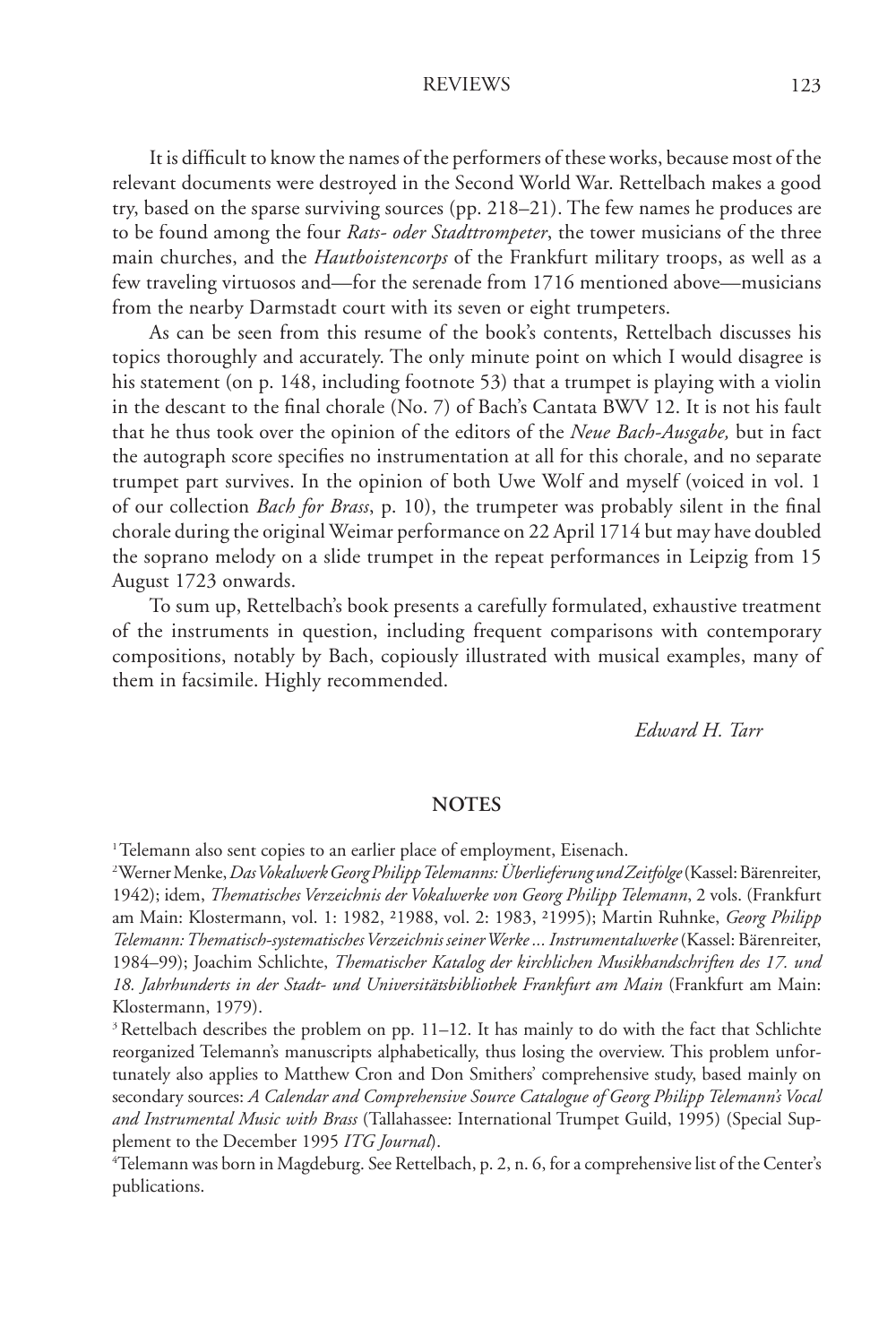5Willi Maertens, *Georg Philipp Telemanns sogenannte Hamburgische Kapitainsmusiken (1723–1765)*, Quellenkataloge zur Musikgeschichte 21 (Wilhelmshaven: Noetzel, Heinrichshofen-Bücher, 1988).

<sup>6</sup> Ute Poetzsch-Seban, *Die Kirchenmusik von Georg Philipp Telemann und Erdmann Neumeister: Zur Geschichte der protestantischen Kirchenkantate in der ersten Hälfte des 18. Jahrhunderts*, Schriften zur mitteldeutschen Musikgeschichte 13 (Beeskow: ortus-musikverlag, 2006).

<sup>7</sup>The horn in A was added later to TWV 1:239 by J.-B. Seibert, and the E horn is in an orchestral part that exists doubly, once in D and once in E major (TWV 1:157).

<sup>8</sup> In addition, two more cantatas from 1711 and 1715 contain clarinet parts that were added in the 1720s by J.C. Seibert and J.B. König, as replacements for a horn and a cornettino, respectively. See Rettelbach's table on p. 59. The first known clarinet parts appeared in a publication by Estienne Roger (Amsterdam) between 1712 and 1715. Telemann was thus one of the earliest to write for this new-fangled instrument.

<sup>9</sup> On p. 56–57, with note 87, he mentions the work of preceding researchers such as Rice, Becker, Kroll, and Koch.

<sup>10</sup> In this last cantata, however, the trumpet parts were not written by Telemann. They were added later by one of his successors, J.B. König.

<sup>11</sup> Otherwise, the trumpet parts in this work are in D.

<sup>12</sup> See the discussion on pp. 81–82. Georg Michael Telemann (1748–1831), who became church music director in Riga in 1773, distinguished himself less as a composer than by frequently performing works of his grandfather's. His chart—written on 14 July and mentioning trumpets and horns in C, D, and  $E_p$  and horns in F and G—can be seen on p. 278. He notated the pitch reservoirs of the instruments in C, D, and  $E<sub>b</sub>$  in the treble clef and those in F and G in bass clef, a convention of the time. He does not stipulate whether or not horns play an octave below trumpets. Concerning F trumpets, he writes (my translation): "F trumpets are very short instruments that are not to be had here" (i. e. in Riga).

Edward H. Tarr and Bruce Dickey. *Bläserartikulation in der Alten Musik: Eine kommentierte serartikulation in derAltenMusik:Eine kommentierte Quellensammlung = Articulation in Early Wind Music: A Source Book with Commentary.*  Pratica musicale 8. Winterthur, Switzerland: Amadeus Verlag, 2007. 272 pages. ISBN 978-3-905786-02-8. Price €96.

Finally! In the summer of 1977 this reviewer participated in the Baroque Brass Master Class given by Edward Tarr and Bruce Dickey at Indiana University. Besides a great deal of music making, the master class also included study sessions in which many of the sources and translations found in the present *Source Book* served as the subject matter of extended discussions. At that time Tarr and Dickey had already collected and translated a dozen sources, a publisher had already been lined up, and publication was seemingly just beyond the horizon. A bit over a year later, motivated by the experience of the master class, I moved to Basel, Switzerland, to begin studies at the Schola Cantorum Basiliensis (SCB), where Tarr and Dickey were on the faculty. By this time the number of sources had grown to seventeen and the book had a preface dated 1 January 1978 (photocopy in my collection). At the SCB, too, the articulation sources were discussed in courses on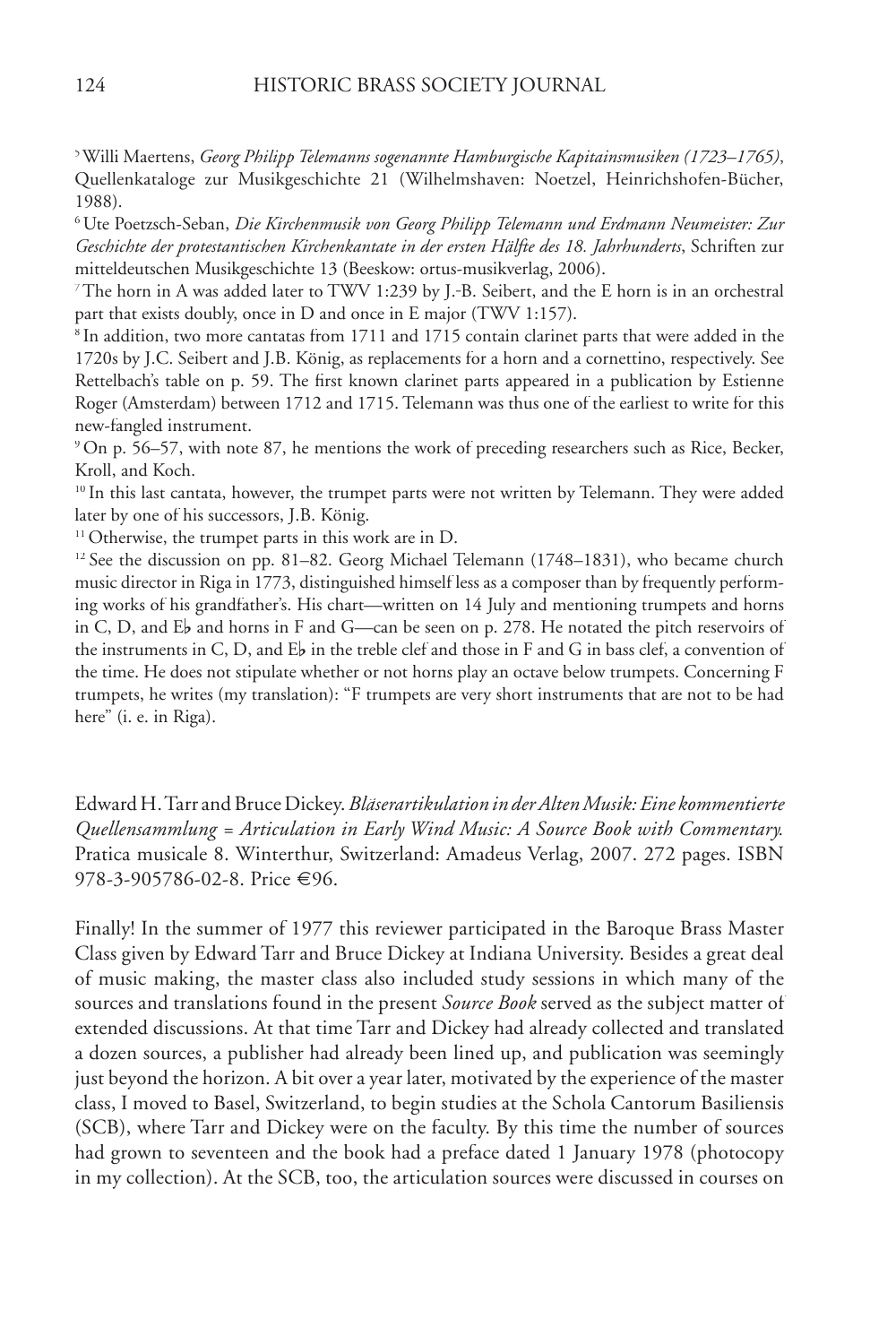performance practice, and at least at first the book's publication still appeared imminent. But then the project seemed to lose steam, and the publisher jumped ship. During the ensuing decades, I would occasionally run into the one author with the typescript under his arm on his way to meet the other to discuss the revival of the project, but nothing ever seemed to come of it. (The three dates—1992, 2002, and 2005—under the Preface also bear witness to this fitful gestation.) Then at long last, *Articulation in Early Wind Music: A Source Book with Commentary* appeared in print in 2007 as the eighth volume of the SCB's *Pratica musicale* series.

The *Source Book* presents in chronological order the sections dealing with articulation from some thirty-one historical sources, both printed and manuscript. Unchanged since at least 1977 are the chronological parameters, with Sylvestro Ganassi's *Fontegara* of 1535 as the earliest source and Johann Ernst Altenburg's *Versuch einer Anleitung zur heroischmusikalischen Trompeter- und Pauker-Kunst* of 1795, the latest (although according to the 1978 preface, a second volume extending into the nineteenth century was envisioned). With several exceptions (see below), each source appears in facsimile and, where appropriate, in English and/or German translation. The English translations of the German, Italian, and French sources were done by Tarr and Dickey, with help from Petra Leonards for the one Latin source (Cardano). The German translations, added later at the request of the Swiss publisher, were ably made by Tarr with the assistance of editorial coordinator Angelika Moths.

 The authors' intention, stated in the preface, was to have the original documents in facsimile on the left-hand pages and the corresponding translations and transcriptions on the facing right-hand pages. The layout editors, however, frequently disregarded this precept, sometimes placing the facsimiles on the upper half of the page and the translations underneath, which nevertheless allows for direct comparison of the translations with the source texts; however, in at least two cases a facsimile is found on a right-hand page and its translation overleaf (pp. 83–84 and 249–50), and in another, the facsimiles and translations/transcriptions are somewhat jumbled together (pp. 46–49). Moreover, four German sources originally printed in Gothic typeface—Agricola (1545), Quantz (1752), Tromlitz (1791), and Altenburg (1795)—are presented in diplomatic transcriptions for ease of reading, as is an English source, *Dr. Arnold's New Instructions for the German Flute*  (ca. 1787) by Samuel Arnold. The title pages of these five sources, as well as many of the musical examples from them, are however provided in facsimile. All the facsimiles are cleanly printed and eminently legible; where only part of a facsimile page deals with articulation, the non-relevant sections are grayed out, thus highlighting the pertinent text or music, yet preserving the context.

 In spite of Tarr's and Dickey's respective roles in the revival of the early trumpet and cornett, the sources included in this book are not limited to those concerning these two instruments. In fact, the largest group of sources consists of tutors and treatises for the transverse flute: thirteen items, all from the eighteenth century; only four relate to the trumpet: Bendinelli (*Volume di tutta L'arte della trombetta*,1614), Mersenne (*Harmonie universelle*, 1636), Fantini (*Modo per imparare a sonare di tromba*, 1638), and Altenburg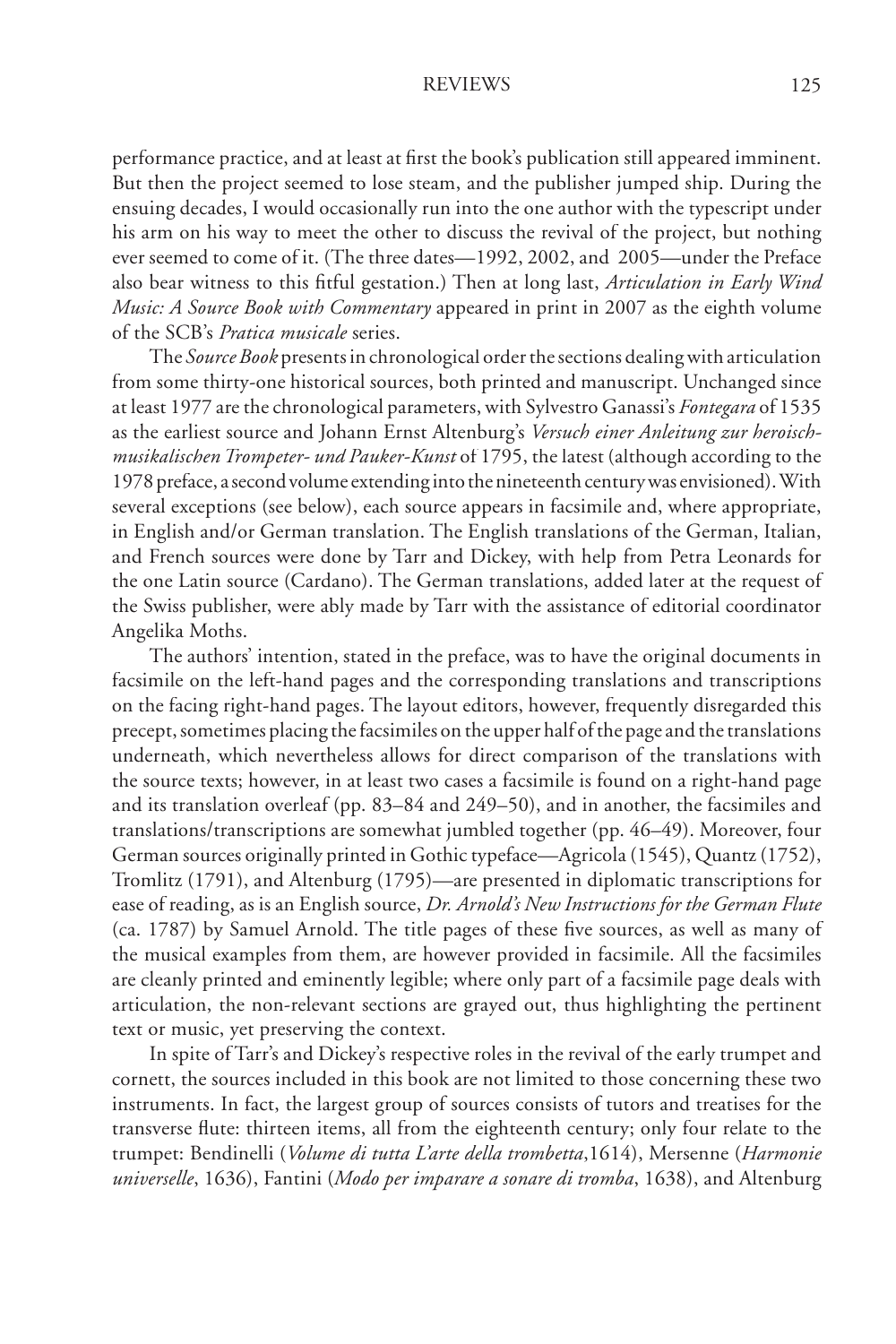(*Versuch einer Anleitung zur heroisch-musikalischen Trompeter- und Pauker-Kunst* , 1795); , 1795); seven mention or deal with the cornett: Agricola (*Musica instrumentalis deudsch*, 1545), Cardano (*De musica*, ca. 1546), Dalla Casa (*Il vero modo di diminuir*, 1584), Artusi (*L'Artusi overo delle imperfettioni della moderna musica*, 1600), Rognoni Taeggio (*Selva di varii passaggi*, 1620), Mersenne (1636), and Bismantova (*Compendio musicale*, 1677); one is devoted to the horn, albeit in the context of the hunt, not art music: Laquement and Chrestien (*Recueil de pièces de viole en musique et en tablature*,1666); and one refers only in passing to the trombone: Artusi (1600).

 It is conceivable that the predominance of non-brass sources in the *Source Book* might put off many brass players from investing in it, but I submit that it is exactly this wealth of "other" sources that makes it particularly valuable for brass players. Although not something that a brass player would normally go out of his/her way to consult, the woodwind methods excerpted in this volume help to put the "brass" sources into perspective and also fill in the gaps between them. A trumpet player who knows his Fantini and Altenburg, for example, is not going to get much help from them when confronted with the music of Rameau or Charpentier, but could glean information about appropriate articulations from, say, the oboe method of Freillon Poncein (*La véritable manière d'apprendre à jouer en perfection du haut-bois*, 1700) or the flute methods of Hotteterre (*Principes de la flute traversière*, 1707) and Corrette (Méthode pour apprendre aisément à jouer de la flute traversière, 1735).

 A valuable resource is the excellently written Preface, in which Tarr and Dickey lucidly explain the relationship between phonetics and wind articulation and place the sources into their respective historical contexts. Separate sections of the Preface are devoted to the "Sixteenth-Century North Italian Wind School," including comparisons of the various articulation syllables found in the Italian sources, and to the "Eighteenth Century" with its abundance of woodwind tutors.

 Despite the obvious care that went into the preparation of this book, a small number of errors and typos remained undetected by the proofreaders. It is not necessary to go into detail here, since the few mistakes in the transcription of the musical examples will be evident to those studying the facsimiles, and also since the translations, as far as I could determine, are free of errors. Moreover, a revised version of the Errata that came with the review copy is available online at: http://tarr-online.de/publikationen \_ed\_en.htm#fnote.

*Articulation in Early Wind Music: A Source Book with Commentary* represents an important resource for any serious student of early wind-instrument performance and cannot be recommended highly enough.

 *Howard Weiner*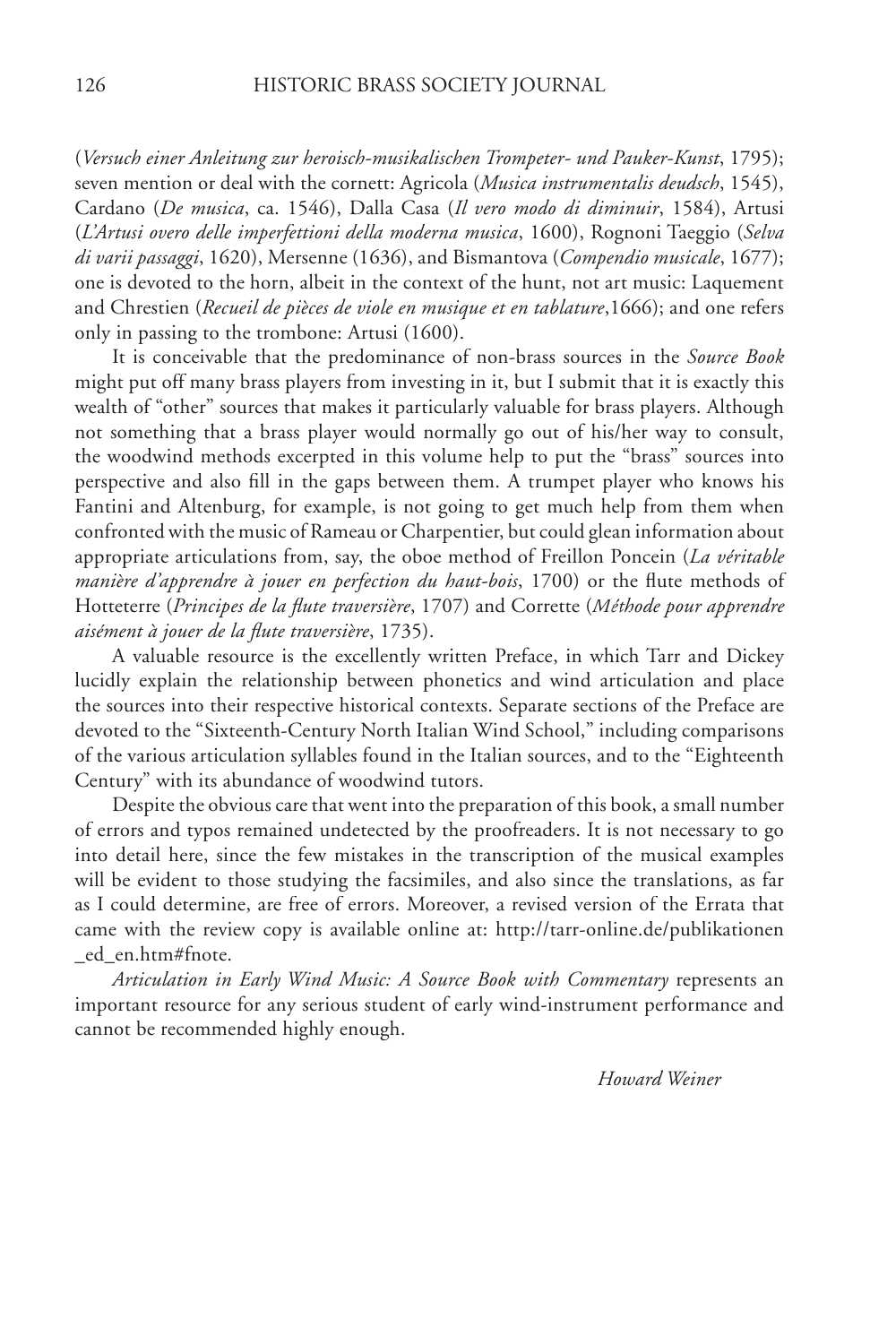# GUIDELINES FOR CONTRIBUTORS

The Historic Brass Society invites submissions of articles for its annual *HBS Newsletter* and annual *HBS Journal*.

1. The HBS publishes articles based on any aspect of brass instruments of the past—from antiquity through the twentieth century and representing cultivated, vernacular, and nonwestern traditions. The *Journal* also publishes English translations of significant primary sources that shed light on brass instruments and their use, and it includes in-depth bibliographies and reviews. Most articles in the *Journal* are between 4000 and 6000 words long; shorter submissions (including brief reports of discoveries) are always encouraged, and longer ones may be considered as the subject and treatment warrant. Articles submitted to the *Journal* will be read by at least two expert referees who will advise the Editor and Editorial Board on acceptance or rejection. Contributors should aim for a concise, fluid style of English presentation that will be accessible to a broad audience of academics, performers, and interested amateurs. The HBS reserves the right to edit submissions for style and may return them to the author for extensive revision or retranslation.

2. Authors submitting articles for the *Historic Brass Society Journal* should send a CD in Microsoft Word for Macintosh or Windows or in "rich text" format to Historic Brass Society, 148 W. 23rd St., #5F, New York, NY 10011, USA (FAX/TEL 212-627-3820). Alternatively, authors may submit articles in Microsoft Word as attachments to e-mail, sent to the Editor at carter@wfu.edu, with copies to Howard Weiner at h.weiner@online .de and Jeffrey Nussbaum at president@historicbrass.org. Authors submitting material for the *Historic Brass Society Newsletter* should send a CD in one of the formats listed above to Jeffrey Nussbaum at president@historicbrass.org.

3. Accompanying graphics such as photographs, line drawings, etc., must be submitted as camera-ready artwork or graphics files on CDs; TIF format (at least 300 dpi) is preferred for graphics files. Musical examples must be either computer-typeset, engraved, or submitted as Finale© files on a CD or as attachments to e-mail, sent to the addresses given in item 3 above. Authors are responsible for any costs associated with obtaining and/or reproducing illustrations, and are further required to furnish proof of permission to reprint for illustrations that are the property of an institution or another individual. The number and size of graphics will be limited by our space requirements.

4. Authors are requested to place only one character space after every sentence and punctuation mark. Endnotes and bibliographic formats should conform to the guidelines given in *The Chicago Manual of Style*, 14th ed. (Chicago and London: University of Chicago Press, 1993).